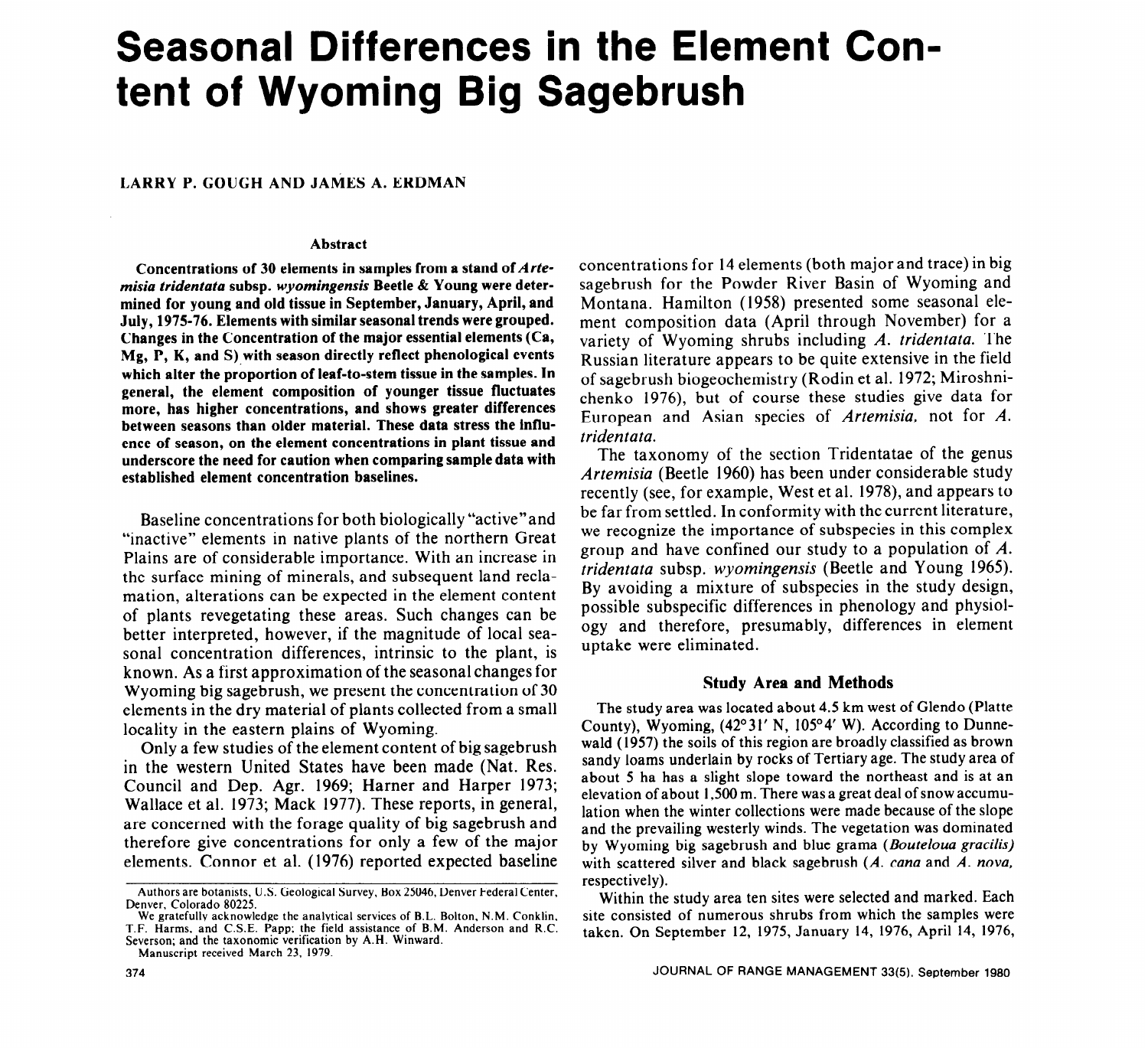and July 14, 1976, the area was visited and samples were collected. At each site composite samples were collected from a random selection of approximately 4 to 8 shrubs. These samples consisted of young stems, leaves, and inflorescences (material that was  $\leq 2$ years old, or roughly, the terminal 10 to 20 cm of the branches) and old stems (material that was  $>3$  years old). The  $<$ 2-year-old collections were considered a composite sample of browse material. The proportion of 1eaf:stem:inflorescence varied with the season for the "young" material whereas the "old" material consisted mostly of woody stems. Voucher specimens are stored in the herbarium of the U.S. Geological Survey in Denver.

In the laboratory, the 80 samples (2 samples  $\times$  10 sites  $\times$  4 seasons) were dried at  $38^{\circ}$  -40°C for 48 hours and then ground in a Wiley mill to pass a 1.3-mm screen. The samples were not washed. Twenty samples, selected at random, were split and the analytical sequence of the entire suite of 100 samples was randomized. The analysis of blind splits provided a measure of laboratory precision, whereas the analysis of the samples in a randomized sequence insured that possible analytical bias would be converted to random error (Miesch 1976). The homogenized ground material was either ashed by dry ignition at 500°C for 24 hr or by wet digestion (Harms 1976). All element analyses were performed in the Denver Labora-

#### **Table 1. Analytical methods and the proportion of total error variance explained as analytical for 30 elements and ash yield in young and old tissue of** *Artemisia tridentata* **ssp.** *wyomingensis.*

| Element, or ash | Analytical<br>method <sup>a</sup> | Percent of total<br>error variance ex-<br>plained as<br>analytical <sup>b</sup> | AoV on differ-<br>ences between<br>element content<br>of young and old<br>tissue <sup>c</sup> |
|-----------------|-----------------------------------|---------------------------------------------------------------------------------|-----------------------------------------------------------------------------------------------|
| Ash             |                                   | 8.5                                                                             | 本本                                                                                            |
| Aluminum        | sos                               | 21                                                                              | **                                                                                            |
| Antimony        | AA                                | 7.6                                                                             |                                                                                               |
| Arsenic         | AA                                | 6.4                                                                             |                                                                                               |
| Barium          | SQS                               | 34                                                                              | **                                                                                            |
| Boron           | SQS                               | 61                                                                              |                                                                                               |
| Cadmium         | AA                                | 8.0                                                                             |                                                                                               |
| Calcium         | AA                                | 28                                                                              |                                                                                               |
| Chromium        | SQS                               | 29                                                                              | de sé                                                                                         |
| Cobalt          | AA                                | 30                                                                              |                                                                                               |
| Copper          | AA                                | 7.6                                                                             | $\frac{1}{2}$                                                                                 |
| Fluorine        | <b>SIE</b>                        | 72                                                                              |                                                                                               |
| Iron            | SQS                               | 24                                                                              | sk sk                                                                                         |
| Lead            | SQS                               | 47                                                                              |                                                                                               |
| Lithium         | AA                                | 43                                                                              |                                                                                               |
| Magnesium       | AA                                | 6.6                                                                             |                                                                                               |
| Manganese       | SQS                               | 42                                                                              |                                                                                               |
| Mercury         | FL-AA                             | 17                                                                              |                                                                                               |
| Molybdenum      | <b>COLR</b>                       | 13                                                                              |                                                                                               |
| Nickel          | SQS                               | 23                                                                              | **                                                                                            |
| Phosphorus      | <b>COLR</b>                       | 2.5                                                                             | żż.                                                                                           |
| Potassium       | AA                                | 3.6                                                                             |                                                                                               |
| Selenium        | <b>FLUR</b>                       | 5.3                                                                             |                                                                                               |
| Sodium          | AA                                | 12                                                                              | ak ak                                                                                         |
| Strontium       | SQS                               | 41                                                                              | ż                                                                                             |
| Sulfur (total)  | <b>TURB</b>                       | 5.2                                                                             |                                                                                               |
| Titanium        | SQS                               | 37                                                                              | sk sk                                                                                         |
| Uranium         | <b>FLUR</b>                       | 7.7                                                                             |                                                                                               |
| Vanadium        | SQS                               | 20                                                                              |                                                                                               |
| Zinc            | AA                                | 4.7                                                                             |                                                                                               |
| Zirconium       | SQS                               | 52                                                                              |                                                                                               |
|                 |                                   |                                                                                 |                                                                                               |

"SQS, semiquantitative spectrography; AA, atomic absorption spectroscopy; SIE, selective ion electrode; FL-AA, flameless atomic absorption spectroscopy; COLR, calorimetric; FLUR, fluorometric; TURB, turbidimetric.

**bResults of a one-way two-level analysis-of-variance which compared the element** content of 20 sample splits.

'\*\* and \*, F-ratio significance at the 0.01 and 0.05 probability levels respectively; blanks mean non-significance.

|                      |  | Table 2. Elements in the ash of Artemisia tridenta ssp. wyomingensis |  |  |  |
|----------------------|--|----------------------------------------------------------------------|--|--|--|
|                      |  | samples which had concentrations below the lower limit of            |  |  |  |
| determination (LLD). |  |                                                                      |  |  |  |

|           | Approximate<br>LLD |                   | Sample Detection | ratio <sup>c</sup> | bv    | season |
|-----------|--------------------|-------------------|------------------|--------------------|-------|--------|
| Element   | $(ppm)^a$          | type <sup>b</sup> |                  | Spring Summer      | Fall  | Winter |
| Antimony  | 0.05               | Y                 | 10:10            | 10.10              | 4:10  | 10:10  |
|           |                    | O                 | 10:10            | 10:10              | 8:10  | 10:10  |
| Cobalt    | 1                  | Y                 | 9:10             | 7:10               | 8:10  | 9:10   |
|           |                    | O                 | 10:10            | 10:10              | 8:10  | 9:10   |
| Lead      | 10                 | Y                 | 10:10            | 7:10               | 9:10  | 10:10  |
|           |                    | O                 | 10:10            | 10:10              | 10:10 | 10:10  |
| Lithium   | 4                  | Y                 | 10:10            | 9:10               | 10:10 | 10:10  |
|           |                    | $\Omega$          | 10:10            | 10:10              | 10:10 | 10:10  |
| Uranium   | $\cdot$            | Y                 | 10:10            | 4:10               | 10:10 | 10:10  |
|           |                    | $\Omega$          | 10:10            | 9:10               | 10:10 | 10:10  |
| Zirconium | 10                 | Y                 | 10:10            | 0:10               | 9:10  | 10:10  |
|           |                    | о                 | 10:10            | 9:10               | 9:10  | 10:10  |

<sup>a</sup>Parts per million in ash, except antimony which is determined on dry material.  $\mathcal{P}Y$ , predominantly young leaves and stems (<2 years); O, predominantly old stems (>

3 years).

'Number of values above the lower limit of determination to the number of samples analyzed.

tories of the U.S. Geological Survey by the methods listed in Table 1.

# **Statistical Design and Data Analysis**

Mayland and Murray (1979) recommended that data on the element composition of sagebrush, in order to be most useful, should always be expressed on a dry matter basis. Therefore, except for those volatile elements (Sb, As, F, Hg, Se, and S) determined on dry material, element concentrations reported in ash were converted to concentrations in dry material. All of the dry-weight concentration data were converted to logarithms because the frequency distributions of the log data were found to be more symmetrical. Subsequent statistical tests were, therefore, run on the log-transformed data.

In several instances, concentrations for some elements were reported by the analyst to be below the lower limit of determination (LLD) or not detected at all. These censored values were replaced in the data matrix with an arbitrary concentration equal to 0.7 times the LLD in ash. The 6 elements with censoring are listed in Table 2. Except for Zr concentrations in young tissue, no more than 25% of the data for a specific element were censored. Other procedures were tested for the replacement of the censored. values both before and after dry weight conversions were made. For this particular data set, no important differences in the results of the Duncan multiple range test (Duncan 1955) or of the analysis

#### **Table 3. Two-way analysis-of-variance design.**

| Source of variation               |                    | Degrees of<br>freedom | Estimated mean<br>square                                   | F-test    |
|-----------------------------------|--------------------|-----------------------|------------------------------------------------------------|-----------|
| Between sample types <sup>a</sup> | $\alpha_i$         |                       | $M_1 = S_{\epsilon}^2 + 10_{\alpha}^2 B + 40 S_{\alpha}^2$ | $M_1/M_4$ |
| Between seasons                   | $\beta_i$          | 3                     | $M_2 = S_6^2 + 10^2 \cdot \cdot \cdot B_8$                 | $M_2/M_4$ |
| Interaction                       | $\alpha\beta_{ii}$ | 3                     | $M_3 = S^2_6 + 10^2_8$                                     | $M_3/M_4$ |
| Error                             | $\epsilon$ (ijk)   | 72                    | $M_4 = S_2^2$                                              |           |
| Total                             |                    | 79                    |                                                            |           |

 $^{\text{a}}$ Between predominantly young leaves and stems ( $<$ 2 years) and old stems ( $>$ 3 years).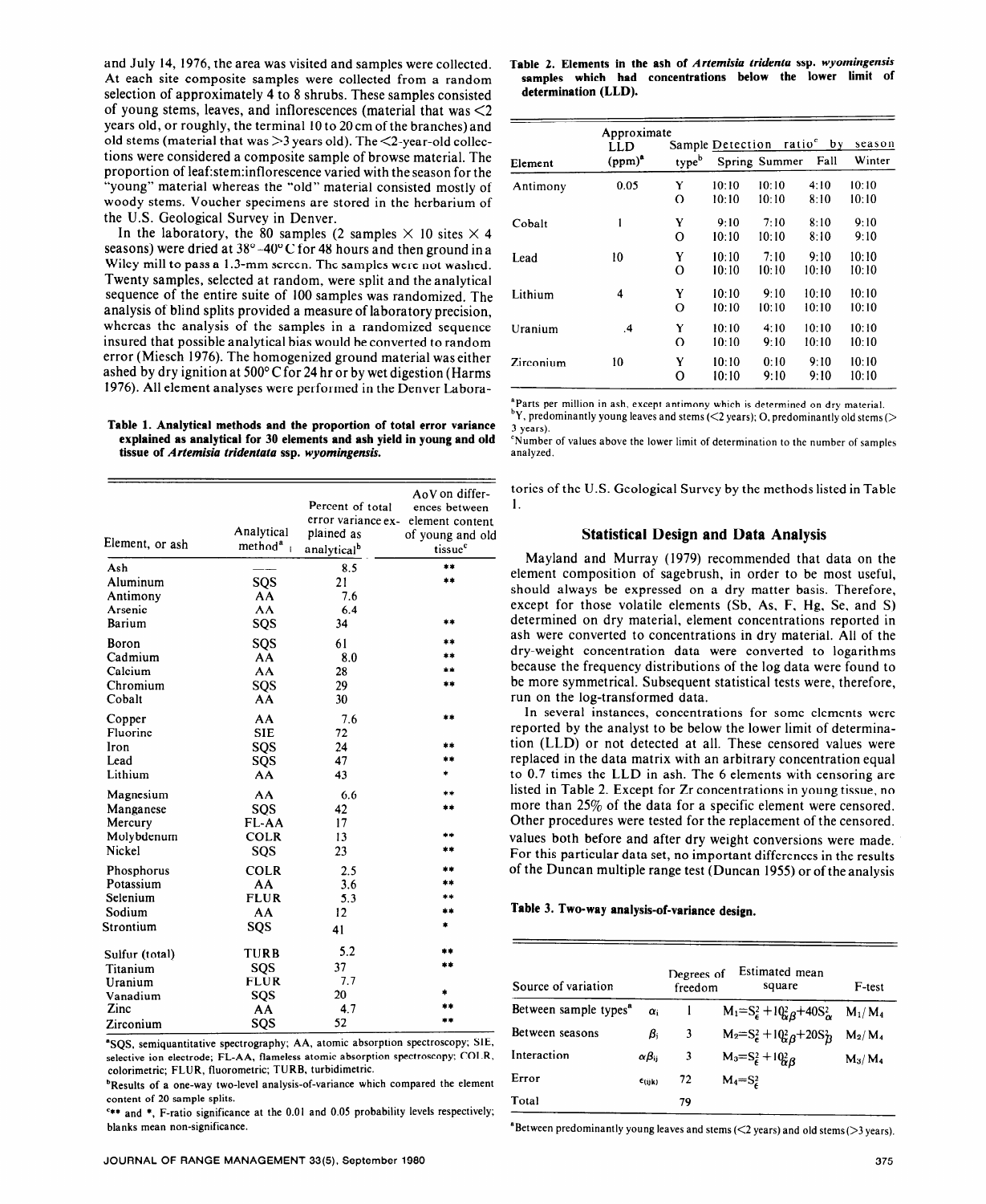of variance were obtained using these various methods of data management. The statistical design used for partitioning the variance between tissue types and between seasons is given in Table 3.

#### **Results**

### **Phenological and Ash Yield Considerations**

Seasonal patterns in the element content of big sagebrush cannot be properly evaluated without a knowledge of sagebrush ecophysiology and phenology. Several important studies have appeared dealing with the seasonal photosynthetic rates (DePuit and Caldwell 1973) and mineral cycling (Mack 1977) of basin big sagebrush, and seasonal root growth of Wyoming big sagebrush (Fernandez and Caldwell 1975). Basic to these studies of seasonal changes is the statement by DePuit and Caldwell (1973 p. 433) that physiological activity (specifically, photosynthesis) varies "...both as a response to changing environmental conditions and as a reflection of phenological changes in the plant itself."

Although the specific timing of phenological events varies, a general life-history for sagebrush is useful. An abbreviated phenological sequence for basin big sagebrush from northern Utah (DePuit and Caldwell 1973) follows:

Winter dormancy.

Swelling of leaf buds (mid-April to early May).

Emergent large "spring" leaves (mid-May).

Rapid new stem and leaf growth; reproductive shoots initiated (late May to mid-June).

Reduced vegetative growth; "spring" leaves shed; ephemeral leaves appear on reproductive shoots (early July to mid-August).

- Flower buds develop; reduced vegetative growth (late August to mid-September).
- Flower buds fully developed; ephemeral leaves on
- reproductive shoots being shed (late September to early October).

Flowering (mid-October).

Fruit development (late October to early November).

Fruit drop; quiescence (mid-November on).

We have assumed that the phenological stages of Wyoming big sagebrush are similar to those given above. The ash yield data (Fig. 1) tend to support this assumption. In a separate (unpublished) study, the average ash yield for various tissue types of 3 samples of Wyoming big sagebrush collected in July were as follows: leaves, 6.3%; young vegetative stems, 3.6%; mature stems, 2.6%. The 4 seasonal means for young tissue are significantly different from each other (Fig. 1). Judged by the phenological sequence given above, the relative proportion of 1eaf:stem:inflorescence material can be expected to vary with the season. The lowest ash yield (4.0%) was found in mid-April. This time immediately precedes accelerated vegetative growth and follows the leaf and inflorescence shedding of winter. The samples, therefore, were composed predominantly of low-ash-yielding stem material. Vegetative leaf and stem growth is around its maximum in mid-July, which was the period of highest ash yield (5.4%). As fall and winter approach, the general phenological scheme is toward a decrease in the production of high-ash-yielding leaf material because of the continued **Group I**  shedding of ephemeral leaves; however, the effect of this The trends in the young tissue for this group of elements trend is probably ameliorated by accelerated growth and (Ca, Cu, Mg, Ni, P, K, S, and Zn) are dominated by (1) development of reproductive stems. strong positive relations among themselves and with ash

soil contamination (consisting of silica-rich sands, silts, and the major essential elements (with the exception of Cu and clays) would be of little importance. Plants, in general, tend Zn, which are trace essentials, and Ni). We believe that these

to concentrate most elements relative to soil concentrations. Concerning soil elements Shacklette (1965 p. 16) stated: "Contamination of the plant sample with soil would decrease these element percentages in the ash; thus the values reported for these elements err only by being too low, insofar as soil contamination as a source of error is concerned." He continues by stating that elements such as Al, Si, Ti, and Zr are found in greater concentrations in soil than in plants and would therefore be useful in determining the degree to which ash yield is affected by soil.

We think that the ash yield trends observed in this study are predominantly intrinsic, and, in all probability, any error introduced by soil contamination is overwhelmed by the natural variability in ash yield. This is true for several reasons. (1) Concentrations of Al, Ti, and Zr (Si was not analyzed) are very small compared with the concentrations of the major essential elements  $K$ , Ca, Mg, P, and S. (2) Samples of young tissue show strong inverse relations between ash yield and the soil "resistate" elements Al, Ti, and Zr, whereas strong direct relations exist between ash yield and the major essential elements (Fig. 1). These relations imply that the proportion of the soil resistate elements to the major elements in young tissue remains fairly constant with season and that the former group is being "diluted" by the latter. (3) Experience with numerous data sets of different plant materials has shown us that samples with known varying degrees of soil contamination show wide fluctuations in ash yield values and therefore large geometric deviations. Because the Duncan's test (Fig. 1) was able to separate as being distinctive the four seasonal means for young tissue, even though the range of means was only 4.0-5.4% (Fig. 1), the effect of small geometric deviation is apparent.

#### **Seasonal Patterns**

Figure 1 presents the geometric means of 30 elements and ash yield for the 2 tissue types at 4 seasons of the year. The lines connecting the means are presented only as an aid in the classification of groups of elements and do not imply an extrapolation of the data between points. Upper-case superscripts were used to group the young tissue means; lowercase superscripts group the means for old tissue.

In general, our results for the major elements compare well with those concentrations given in the literature. Possible exceptions include (1)  $Ca$  our values are nearly 3-times lower than those reported by Wallace et al. (1973) and Mack  $(1977)$ , and  $(2)$  Na—our values are an order of magnitude below those of Wallace et al. (1973). The concentration of 14 elements in our samples was also compared with the calculated expected 95% range (baseline) for those same elements in sagebrush samples (probably susbsp. *wyomingensis) col*lected throughout the Powder River Basin (Connor et al. 1976). With the exception of our B and Sr values (which were high), nearly all of our values fell within the anticipated range.

Figure 1 is divided into four groups, each of which is composed of elements with similar seasonal patterns.

If the fluctuation in ash yield is intrinsic in nature, then yield; (2) high values in July or July and September; and (3)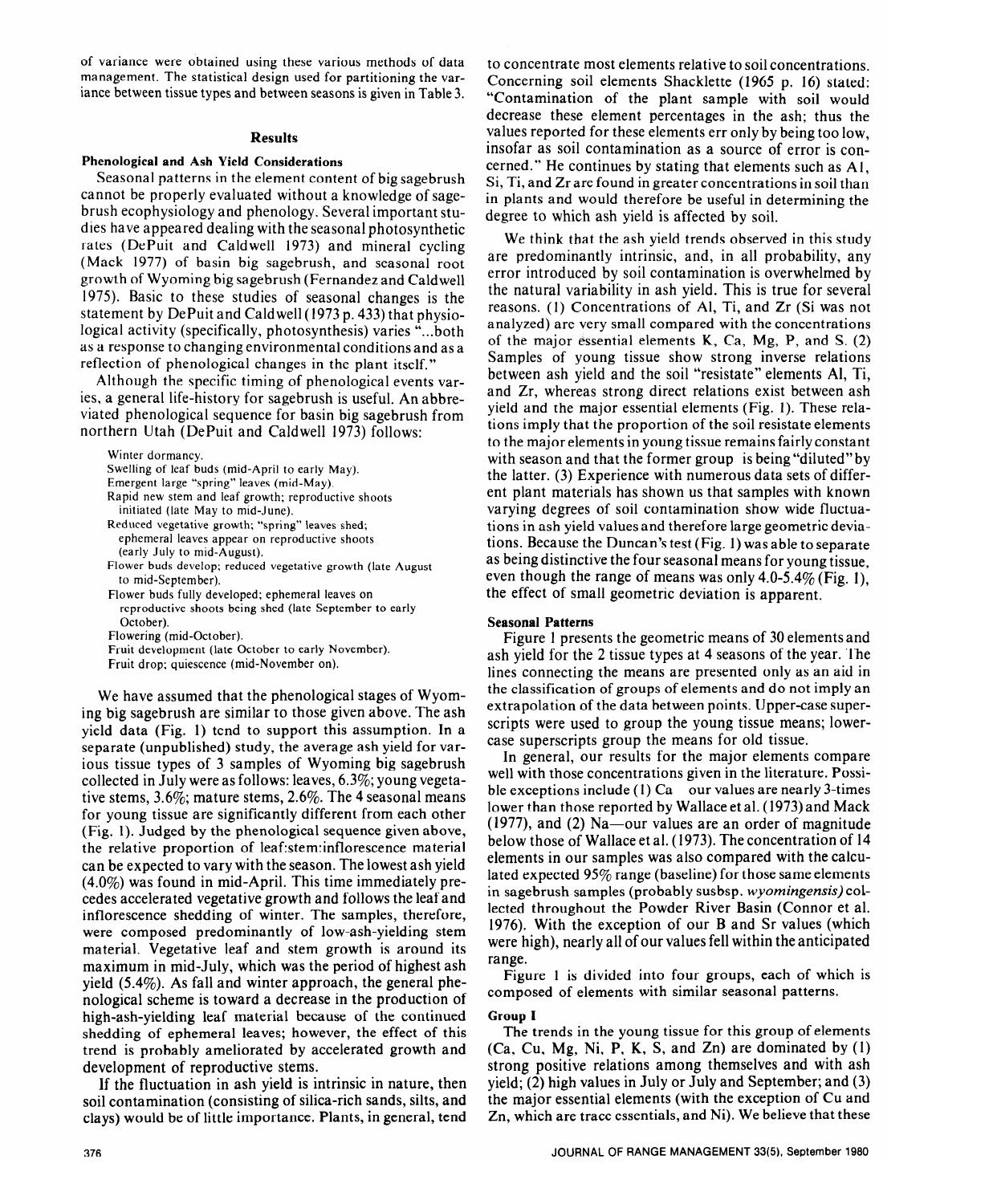

**Fig. 1.** *Seasonal changes in the element composition of Wyoming big sagebrush dry material grouped according to similar overall trends (see text for discussion). The triangles show seasonalgeometric means for young tissue (predominantly Gyear-old stems, leaves, and inflorescences)and the circles*  show means for old tissue (predominantly >3-year-old stems). Results of Duncan's test are reported for the seasonal means of each tissue type using upper- (young tissue) and lower-case (old tissue) superscripts. Element concentration is denoted in either percent or parts per million (ppm) along the *Y-axis whereas A, J, S, and J, along the X-axis, denote the sampling dates of April, July, September, and January respectively.* 

trends reflect both early season rapid vegetative growth and uptake of ash-forming elements (Hamilton 1958) and the greater proportion of leaf-to-stem material in the early summer period.

A different trend for these elements is shown for the old stems. Again, high values tend to appear in July (and low values in September), but the seasonal means are less distinguishable. Differences in the seasonal means for Mg are not significant and differences among the means for Cu, Ni, K, and S, although real, are generally less than those observed in young tissue. The concentrations of the elements in this group were significantly less in old tissue (Table I) than in young. These results are similar to those of Miroshnichenko (1976), who found that the concentrations of Ca, Mg, P, K,

and S were higher in the young vegetative tissue than in older tissue of A. *paucifora* from Kazakhstan.

A comparison of the September-to-January Group 1 values shows a trend downward for young tissue and upward for old tissue. This may reflect a return of these elements from the leaves to the stems. Similar late-season trends for Ca, K, Mg, N, and P in 5 species of shrubs in Minnesota were recently interpreted as possibly reflecting return-flow (Grigal et al. 1976).

# **Group 2**

The seasonal trends for the concentration of the elements in the young tissue of this group are the inverse of those observed in Group 1, in that low values occurred in July or September, or July and September. Some of the highest